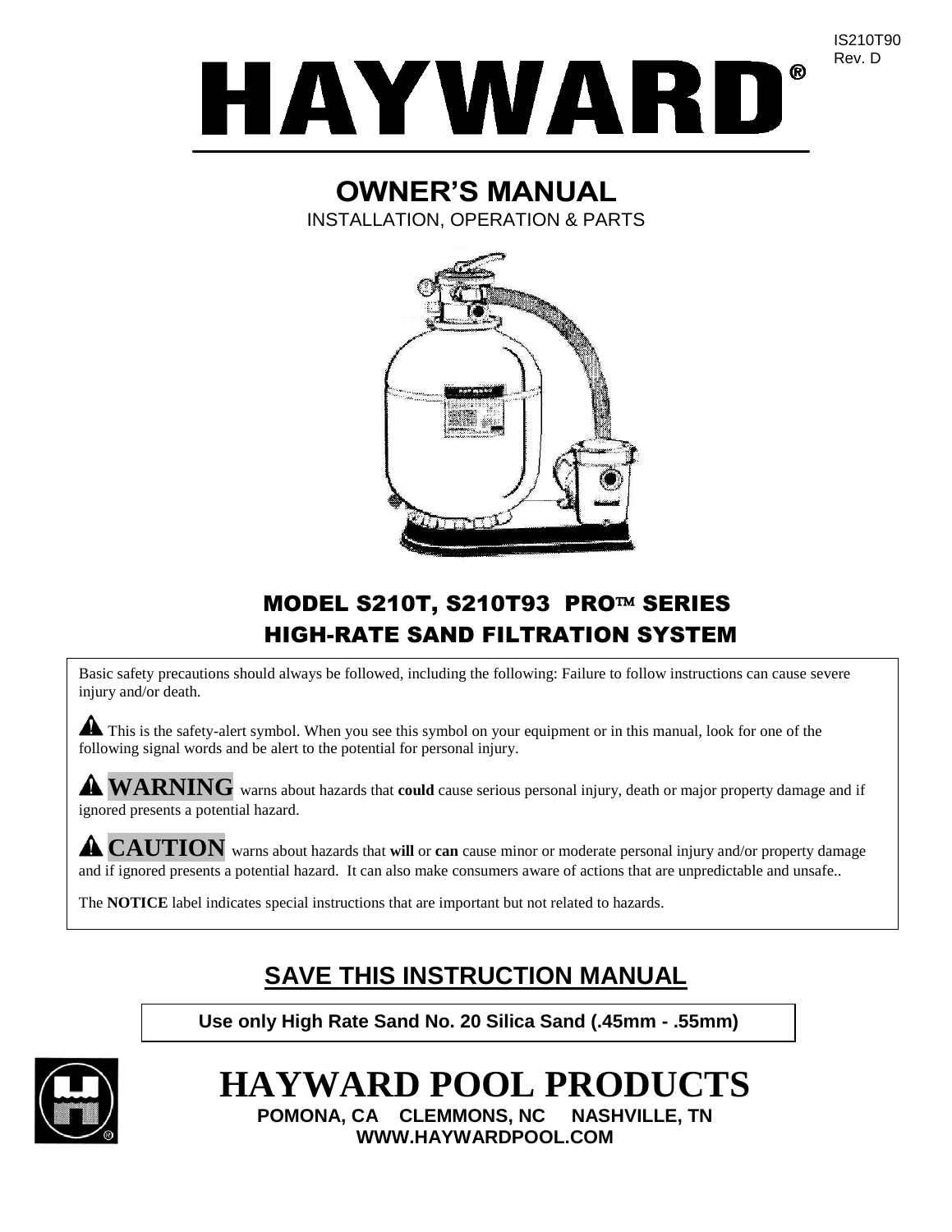

## **WARNING READ, UNDERSTAND, AND FOLLOW ALL SAFETY AND OPERATION**

**INSTRUCTIONS.** FAILURE TO FOLLOW SAFETY AND OPERATION INSTRUCTIONS CAN RESULT IN SEVERE PERSONAL INJURY OR DEATH.



## **WARNING – SUCTION ENTRAPMENT HAZARD.**

Suction in suction outlets and/or suction outlet covers that are, damaged, broken, cracked, missing, or unsecured can cause severe injury and/or death due to the following entrapment hazards:

## **Hair Entrapment**- Hair can become entangled in suction outlet cover.

**Limb Entrapment**- A limb inserted into an opening of a suction outlet sump or suction outlet cover that is damaged, broken, cracked, missing, or not securely attached can result in a mechanical bind or swelling of the limb.

**Body Suction Entrapment**- A negative pressure applied to a large portion of the body or limbs can result in an entrapment.

**Evisceration/ Disembowelment Entrapment**- A negative pressure applied directly to the intestines through an unprotected suction outlet sump or suction outlet cover that is, damaged, broken, cracked, missing, or unsecured can result in evisceration/ disembowelment entrapment.

**Mechanical Entrapment**- There is potential for jewelry, swimsuit, hair decorations, finger, toe or knuckle to be caught in an opening of a suction outlet cover resulting in mechanical entrapment.



## **WARNING TO REDUCE THE RISK OF ENTRAPMENT HAZARDS:**

- A minimum of two functioning suction outlets per pump must be installed. Suction outlets in the same plane (i.e. floor or wall), must be installed a minimum of three feet (3') [1 meter] apart, as measured from near point to near point.
- Dual suction fittings shall be placed in such locations and distances to avoid "dual blockage" by a user.
- Dual suction fittings shall not be located on seating areas or on the backrest for such seating areas.
- The flow system shall be designed to comply with the flow rating of ASME/ANSI A112.19.8-2007 and ANSI/APSP-7 2006.
- Never use Pool or Spa if any suction outlet component (cover/grate) is damaged, broken, cracked, missing, or not securely attached.
- Replace damaged, broken, cracked, missing, or not securely attached suction outlet components immediately.
- Installation of a vacuum release system, which relieves entrapping suction, is recommended.
- Failure to remove pressure test plugs and/or plugs used in winterization of the pool/spa from the suction outlets can result in an increased potential for suction entrapment.
- Failure to keep suction outlet components clear of debris, such as leaves, dirt, hair, paper and other material can result in an increased potential for suction entrapment.
- Suction outlet covers and grates have a finite life. They should be inspected frequently and replaced periodically.



## **WARNING COMPONENT SEPARATION HAZARD**

**Pool and spa water circulation systems operate under hazardous pressure during start up, normal operation, and possibly after pump shut off. Pressure in system can cause violent separation of the pump and/or filter components if safety and operation instructions are not followed. Component separation can result in severe personal injury or death.**

 Do not operate water circulation system if a system component is assembled improperly, damaged, missing, or not a genuine Hayward component. Before performing maintenance on the water circulation system, verify all system and pump controls are in



- OFF position and filter manual air relief valve is in the OPEN position. Before starting the system pump, verify that all system valves are set in a position to allow water from the filter to return back to the pool.
- Before starting the system pump, the manual air relief valve must be in the OPEN position.
- When starting system pump, stand at least 10 feet away from filter.
- Return to filter to close manual air relief valve only when a steady stream of water (Not air or air and water mix) is discharged from the manual air relief valve.
- Do not change filter control valve position while system pump is running.

## [WWW.HAYWARDPOOL.COM](http://www.haywardpool.com/) USE ONLY HAYWARD GENUINE REPLACEMENT PARTS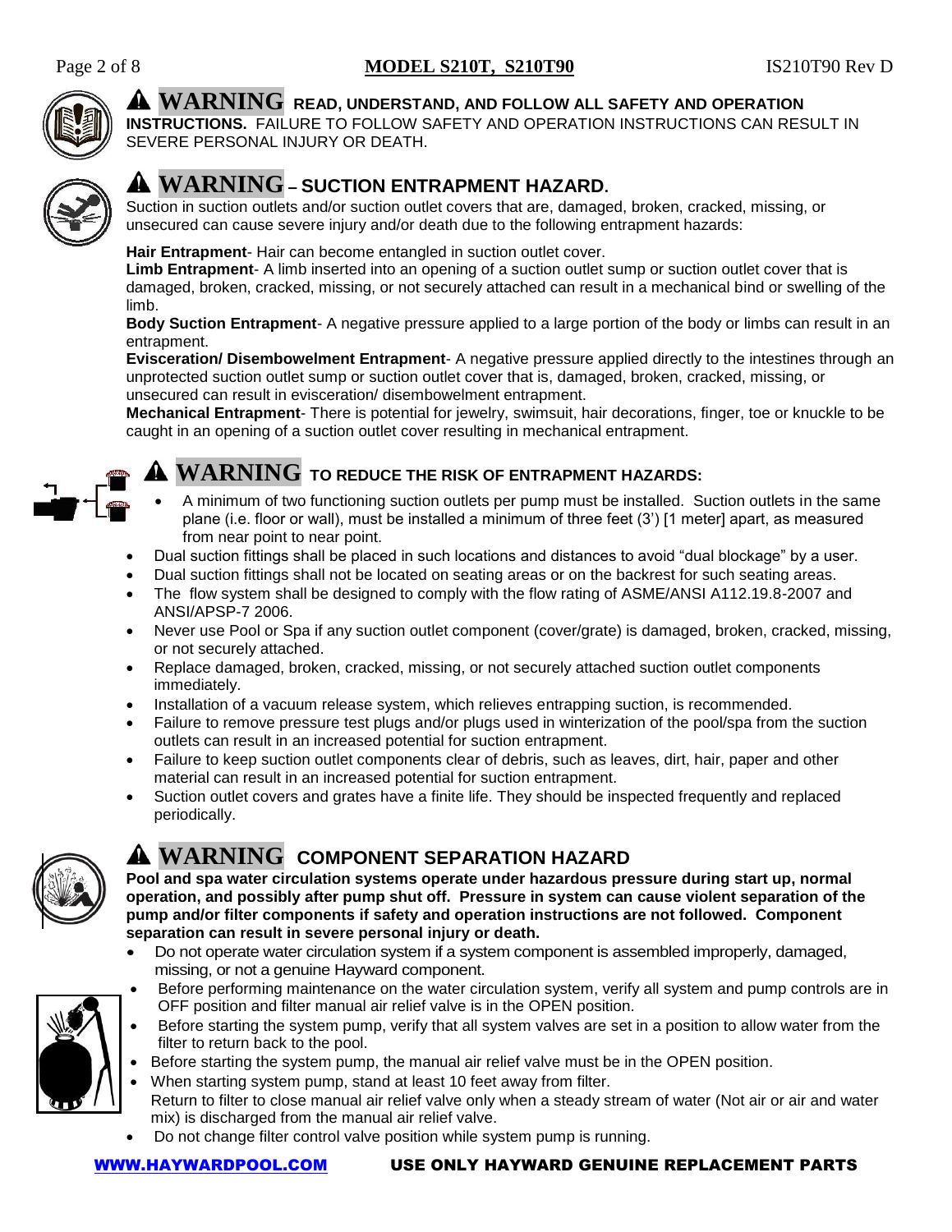

## **WARNING EXCESS PRESSURE HAZARD**

**Pressure testing of the pump and filter system in excess of the 30 PSI can cause violent separation of the components. Component separation can result in severe personal injury or death.** 

## **WARNING ELECTROCUTION HAZARD**

High Voltage electricity is present in the pool and spa equipment. High voltage electricity can cause shock and electrocution. Shock and electrocution can result in severe personal injury or death.

- **All electrical wiring MUST be in conformance with applicable local codes, regulations and the National Electrical Code (NEC)**
- **Before performing any service or maintenance on electrical equipment turn off all electrical power.**
- **Contact a licensed electrician or building inspector for information on local electrical codes for bonding requirements.**
- **Verify water discharge from the filter manual air relief valve is directed away from electrical devices.**

**A CAUTION** To reduce risk of injury, do not permit children to use or climb on this product. Closely supervise children at all times. The ANSI/NSPI-4 Standard (above-ground and on-ground pools) advises that components such as the filtration system, pumps, and heaters be positioned to prevent their being used as a means of access to the pool by young children.

**WARNING – Failure to remove pressure test plugs and/or plugs used in winterization of the pool/spa from the suction outlets can result in an increase potential for suction entrapment as described above.**

Your Hayward Pro Series high-rate sand filter is a high performance, totally corrosion-proof filter that blends superior flow characteristics and features with ease of operation. It represents the very latest in high-rate sand filter technology. It is virtually foolproof in design and operation and when installed, operated and maintained according to instructions, your filter will produce clear, sparkling water with only minimal attention and care.

## **HOW IT WORKS**

Your filter uses special filter sand to remove dirt particles from pool water. Filter sand is loaded into the filter tank and

functions as the permanent dirt removing media. The pool water, which contains suspended dirt particles, is pumped through your piping system and is automatically directed by the patented filter control valve to the top of the filter tank. As the pool water is pumped through the filter sand, dirt particles are trapped by the sand bed, and filtered out. The cleaned pool water is returned from the bottom of the filter tank, through the control valve and back to the pool through the piping system. This entire sequence is continuous and automatic and provides for total recirculation of pool water through your filter and piping system.

After a period of time, the accumulated dirt in the filter causes a resistance to flow, and the flow diminishes. This means it is time to clean (backwash) your filter. With the control valve in the backwash position, the water flow is automatically reversed through the filter so that it is directed to the bottom of the tank, up through the sand, flushing the previously trapped dirt and debris out the waste line. Once the filter is backwashed (cleaned) of dirt, the control valve is manually resequenced to Rinse, and then Filter, to resume normal filtering.



## **INSTALLATION**

Only simple tools (screwdriver and wrenches), plus pipe sealant for plastic adapters, are required to install and/or service the filter.

1. The filter system should be installed, not more than 6 feet above pool water level, on *a level* concrete slab, very firm ground, or equivalent, as recommended by your pool dealer. Position the filter so that the piping connections, control valve and winter drain are convenient and accessible for operation, service and winterizing.

#### [WWW.HAYWARDPOOL.COM](http://www.haywardpool.com/) USE ONLY HAYWARD GENUINE REPLACEMENT PARTS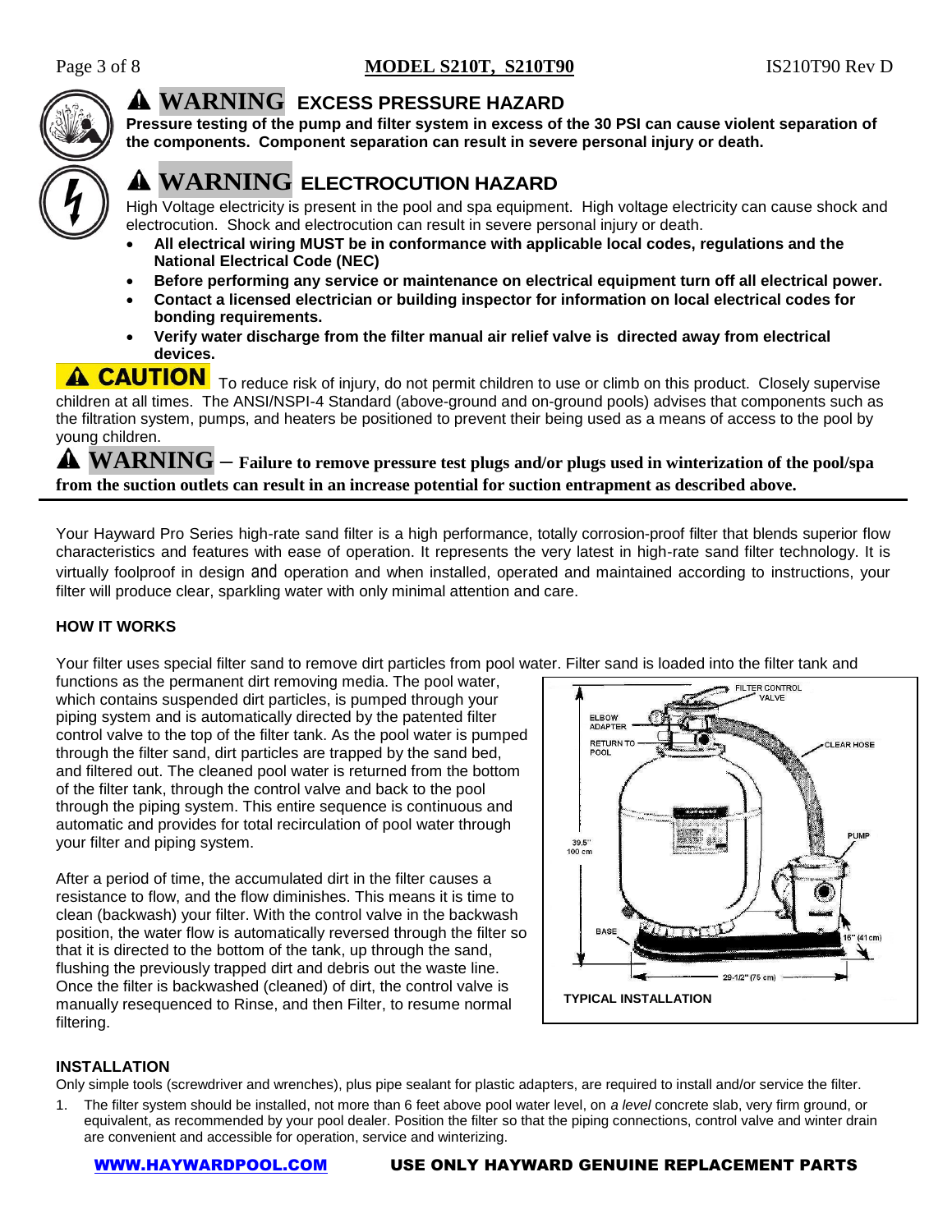## Page 4 of 8 **MODEL S210T, S210T90** IS210T90 Rev D

- 2. Assemble pump and pump mounting base, to the filter according to instructions packed with the base.
- 3. Loading sand media. Filter sand media is loaded through the top opening of the filter.
	- a. Loosen flange clamp and remove Filter Control Valve (if previously installed).
	- b. Cap internal pipe with sand shield to prevent sand from entering it. Be sure pipe is securely in place in bottom underdrain hub.
	- c. We recommend filling tank approximately 1/2 way with water to provide a cushioning effect when the filter sand is poured in. This helps protect the underdrain laterals from excessive shock. (Be sure the winter drain cap is securely in place on drain pipe).

#### **NOTE: Check to confirm all laterals are in the down position before loading with sand. (See Figure A.)**

- d. Carefully pour in correct amount and grade of filter sand, as specified. (Be sure center pipe remains centered in opening). Sand surface should be leveled and should come to within 6" of the top of the filter tank. Remove sand shield from internal pipe.
- 4. Assemble Filter Control Valve to filter tank.
	- a. Loosely pre-assemble both halves of the clamp with one screw and one nut, turning the nut 2 or 3 turns. Do not tighten. Wipe filter flange clean.
	- b. Insert Filter Control Valve (with valve/flange O-ring in place) into the tank neck, taking care that the center pipe slips into the hole in the bottom of the valve. Install clamp around tank and valve flange and assemble second screw and nut. Tighten just enough so that the valve may be rotated on tank for final positioning.
	- c. Carefully screw pressure gauge, with pipe tape, into 1/4"NPT tapped hole in valve body. Do not over tighten.
	- d. Wrap two turns of Teflon pipe sealant tape manufactured for plastic pipe, on the Straight adapter (12 on Fig B) and the Elbow adapter (11), starting in the clockwise direction at the first full thread with a half width overlap for the full effective thread length.
	- e. Carefully start the threaded Straight adapter (12) into the pump (16) discharge (Top Port) and hand tighten. Further tightening may not be needed to make a leak-proof joint. However, never tighten more than  $\frac{1}{2}$  to 1  $\frac{1}{2}$  turns past hand tight to avoid failure due to over tightening the joint.
	- f. Carefully start the threaded Elbow adapter (11) into the Control Valve (1) port marked PUMP and hand tighten. Further tightening may not be needed to make a leak-proof joint. However, never tighten more than  $\frac{1}{2}$  to 1  $\frac{1}{2}$  turns past hand tight to avoid failure due to over tightening the joint.
	- g. Place two hose clamps (14) over clear hose (13). Fit hose over straight and elbow adapters and secure with the clamps. (HINT: If it is difficult to fit hose over adapters, place hose in hot water for several minutes. Be Careful HOT WATER can burn you). After the hose connections are made, tighten valve flange clamp with screwdriver, tapping around clamp with screwdriver handle to help seat valve flange clamp. Please be sure to place the vinyl protector caps over the ends of the screws.
- Make return to pool pipe connection to control valve opening marked RETURN and complete other necessary plumbing connections, suction lines to pump, waste, etc.
- 6. Make electrical connections to pump per Pump Owners Guide instructions.
- 7. To prevent water leakage, be sure winter drain cap is securely in place and all pipe connections are tight.

## **INITIAL START-UP OF FILTER**

- 1. Be sure correct amount of filter sand media is in tank and that all connections have been made and are secure.
- 2. Depress Vari-Flo control valve handle and rotate to BACKWASH\* position. (To prevent damage to control valve seal, always depress handle before turning.)
- 3. Prime and start pump according to pump instructions (be sure all suction and return lines are open), allowing the filter tank to fill with water.



## **WARNING: ALL SUCTION AND DISCHARGE VALVES MUST BE OPEN WHEN STARTING THE SYSTEM. FAILURE TO DO SO COULD CAUSE SEVERE PERSONAL INJURY.**

Once water flow is steady out the waste line, run the pump for at least 2 minutes. The initial back-washing of the filter is recommended to remove any impurities or fine sand particles in the sand media.

- 4. Turn pump off and set valve to RINSE position. Start pump and operate until water in sight glass is clear—about 1/2 to 1 minute. Turn pump off, set valve to FILTER position and restart pump. Your filter is now operating in the normal filter mode, filtering particles from the pool water.
- 5. Adjust pool suction and return valves to achieve desired flow. Check system and filter for water leaks and tighten connections, bolts, nuts, as required.
- 6. Note the initial pressure gauge reading when the filter is clean. (It will vary from pool to pool depending upon the pump and general piping system). As the filter removes dirt and impurities from the pool water, the accumulation in the filter will cause the pressure to rise and flow to diminish. When the pressure gauge reading is 8-10 PSI (0.55-0.69 BAR) higher than the initial "clean" pressure you noted, it is time to backwash (clean) the filter (see BACKWASH under Filter Control Valve Functions.)

**NOTE: During initial clean-up of the pool water it may be necessary to backwash frequently due to the unusually heavy initial dirt load in the water.**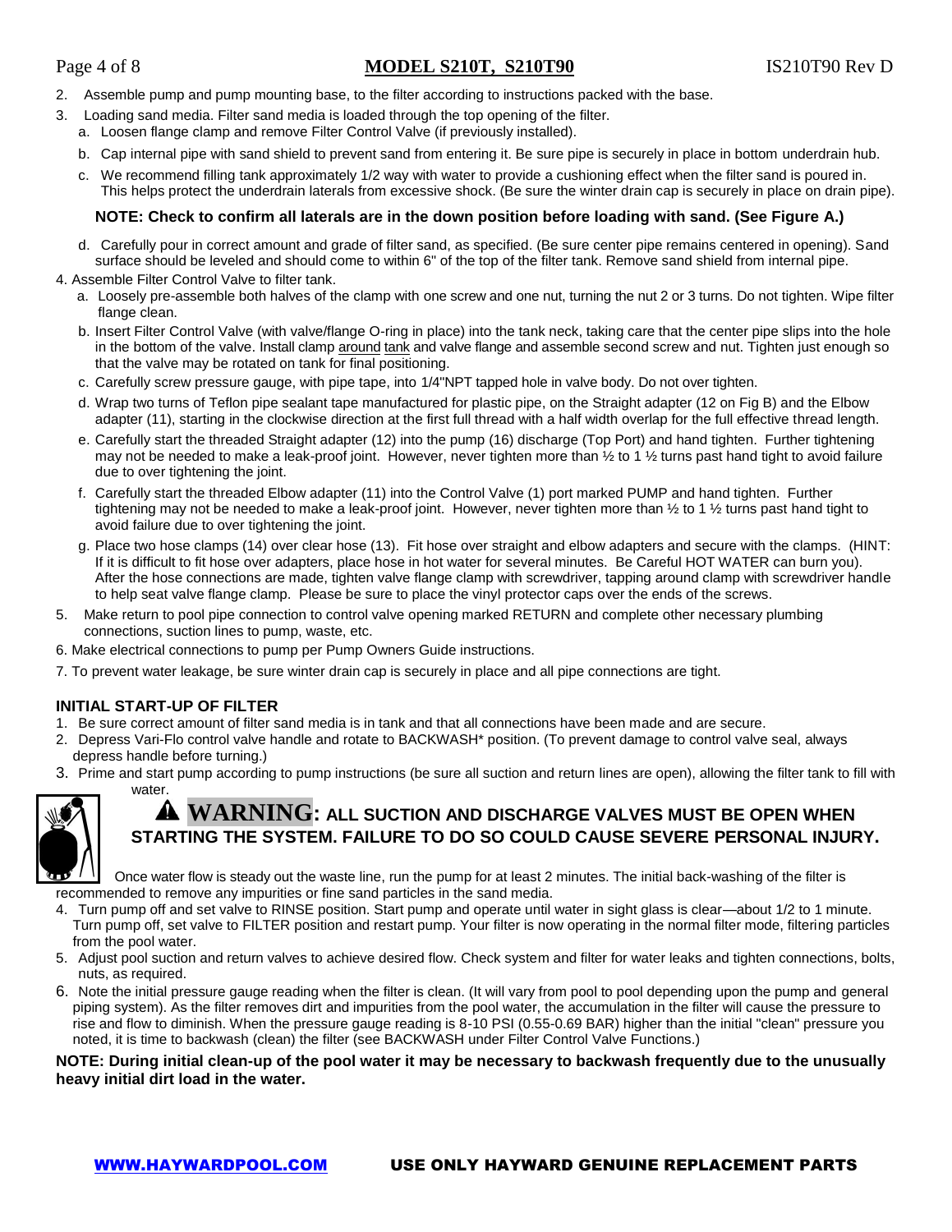## Page 5 of 8 **MODEL S210T, S210T90** IS210T90 Rev D

O

|                               |                  |                                  |                |                                   | ________________________  |             |             |              |                         |               |    |
|-------------------------------|------------------|----------------------------------|----------------|-----------------------------------|---------------------------|-------------|-------------|--------------|-------------------------|---------------|----|
|                               | <b>EFFECTIVE</b> |                                  | <b>MAXIMUM</b> |                                   | <b>REQUIRED CLEARANCE</b> |             |             |              | <b>MEDIA REQUIRED</b>   |               |    |
| <b>MODEL</b><br><b>NUMBER</b> |                  | <b>FILTRATION</b><br><b>AREA</b> |                | <b>WORKING</b><br><b>PRESSURE</b> |                           | <b>SIDE</b> |             | <b>ABOVE</b> | <b>TYPE</b>             | <b>AMOUNT</b> |    |
|                               | FT <sup>2</sup>  | M                                | PSI            | <b>BAR</b>                        | <b>INCH</b>               | MМ          | <b>INCH</b> | МM           | <b>FILTER</b><br>SAND** | LBS           | ΚG |
| S210T<br>S210T90              | 2.2              | .20                              | 40             | 2.7                               | 18                        | 460         | 18          | 460          | $0.45 - 0.55$ mm        | 200           | 90 |

## **SPECIFICATIONS**

\*\*Also known as No. 20 or No. ½ Silica Sand.

 $\mathbf{1}$ 

**TABLE 1**

|                                           |          | an ya<br><b>FIGURE A</b>   |              |
|-------------------------------------------|----------|----------------------------|--------------|
| Ref<br>No                                 | Part No  | <b>Description</b>         | NO.<br>REQ'I |
|                                           | SP0714T  | <b>MULTIPORT VALVE</b>     | 1            |
|                                           | ECX27081 | PRESSURE GAUGE             | 1            |
|                                           | GMX600F  | <b>VALVE/TANK O-RING</b>   | 1            |
| $\frac{2}{3}$ $\frac{4}{3}$ $\frac{5}{7}$ | GMX600N  | FLANGE CLAMP (VALVE-TANK)  | 1            |
|                                           | SX202S   | <b>SAND SHIELD</b>         | 1            |
|                                           | SX210DA  | LATERAL ASSEMBLY W/PIPE    | 1            |
|                                           | SX210AA2 | FILTER TANK W/LATERAL ASSY | 1            |

**Parts Diagram** 





NOTE: The system Base has provisions for mounting optional timer and optional Hayward chlorine feeder

**FIGURE B**

**Ref**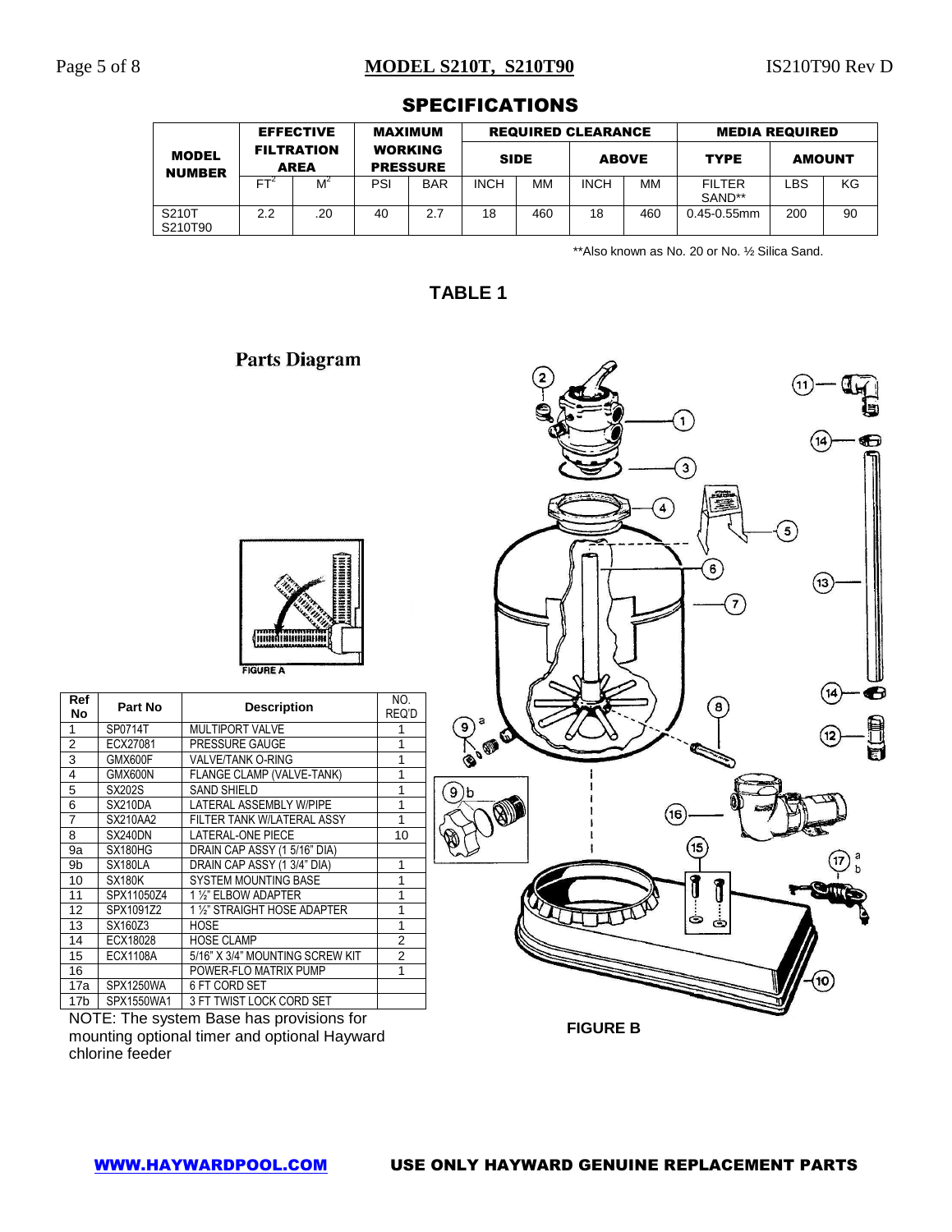## KEEP SAFETY LABELS IN GOOD CONDITION AND REPLACE IF MISSING OR DAMAGED.

**IMPORTANT: To prevent unnecessary strain on piping system and valving, always shut off pump before switching Filter Control Valve positions.**

To prevent damage to the pump and filter and for proper operation of the system, clean pump strainer and skimmer baskets regularly.

### **FILTER CONTROL VALVE FUNCTIONS**

**FILTER**—Set valve to FILTER for normal filtering. Also use for regular vacuuming.

**BACKWASH**—For cleaning filter. When filter pressure gauge rises 8-10 PSI (0.55-0.69 BAR) above start-up (clean pressure):

Stop the pump, set valve to BACKWASH. Start pump and backwash until water in sight glass is clear. Approximately 2 minutes or less depending on dirt accumulation. Proceed to RINSE.

**RINSE—**After backwashing, with pump off, set valve to RINSE. Start pump and operate for about 1/2 to 1 minute. This ensures that all dirty water from backwashing is rinsed out of the filter to waste, preventing possible return to the pool. Stop pump, set valve to FILTER, and start pump for normal filtering.

**WASTE—**To bypass filter for draining or lowering water level and for vacuuming heavy debris directly to waste.

**RECIRCULATE**—Water is recirculated through the pool system, bypassing the filter.

**CLOSED**—Shuts off flow from pump to filter.

VACUUMING—Vacuuming can be performed directly into the filter. When vacuuming heavy debris loads, set valve to WASTE position to bypass the filter and vacuum directly out to waste.

## **HAYWARD® LIMITED WARRANTY**

This equipment was inspected before shipment from our plant. To original purchasers of this equipment, Hayward Pool Products, 620 Division Street, Elizabeth, New Jersey, warrants its products free from defects in materials and workmanship for a period of **ONE (1)** year from the date of purchase.

Parts which fail or become defective during the warranty period, except as a result of freezing, negligence, improper installation, use, or care, shall be repaired or replaced, at our option, without charge, within 90 days of the receipt of defective product, barring unforeseen delays.

To obtain warranty replacements or repair, defective components or parts should be returned, transportation paid, to the place of purchase, or to the nearest authorized Hayward service center. For further Hayward dealer or service center information, contact Hayward customer service department. No returns may be made directly to the factory without the express written authorization of Hayward Pool Products, Inc.

To original purchasers of this equipment, Hayward Pool Products, Inc. warrants its vacuum release systems to be free from defects in materials and workmanship for a period of **ONE (1)** year from the date of purchase.

Filters which become defective during the warranty period, except as a result of freezing, negligence, improper installation, use or care, shall be repaired or replaced, at our option, without charge.

All other conditions and terms of the standard warranty apply.

Hayward shall not be responsible for cartage, removal and/or reinstallation labor or any other such costs incurred in obtaining warranty replacements.

The Hayward Pool Products warranty does not apply to components manufactured by others. For such products, the warranty established by the respective manufacturer will apply.

Some states do not allow a limitation on how long an implied warranty lasts, or the exclusion or limitation of incidental or consequential damages, so the above limitation or exclusion may not apply to you.

This warranty gives you specific legal rights, and you may also have other rights, which vary from state to state.

**Hayward Pool Products 620 Division Street**

**\*Supersedes all previous publications. Elizabeth, NJ 07207**

<sup>&#</sup>x27;NOTE: For new concrete or gunite pools, or where there is a large amount of plaster dust or debris—start filter in FILTER position (not BACKWASH) to prevent clogging of underdrain laterals.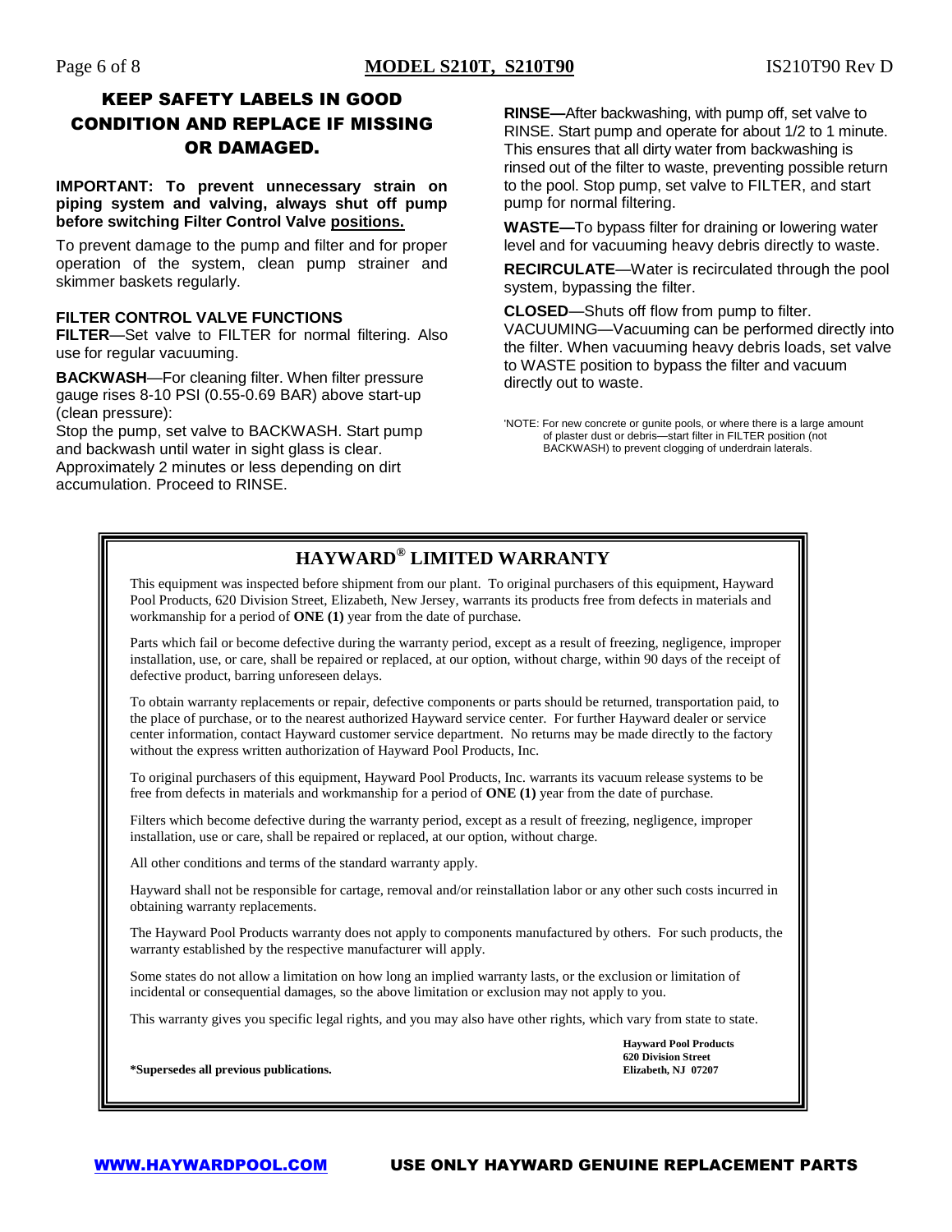#### **WINTERIZING**

- 1. Completely drain tank by unscrewing drain cap at base of filter tank. Leave cap off during winter.
- 2. Depress Vari-Flo control valve handle and rotate so as to set pointer on valve top between any two positions. This will allow water to drain from the valve. Leave valve in this "inactive" position.
- 3. Drain and winterize pump according to pump instructions.

#### **SERVICE** & **REPAIRS**

Consult your local authorized *Hayward* dealer or service center. No returns may be made directly to the factory without the expressed authorization of Hayward Pool Products.

### **PLEASE REALIZE:**

Pure, clear swimming pool water is a combination of two factors—adequate filtration and proper water chemistry balance. One without the other will not give the clean water you desire.

Your filter system is designed for continuous operation. However, this is not necessary for most swimming pools. You can determine your filter operation schedule based on your pool size and usage. Be sure to operate your filtration system long enough each day to obtain at least one complete turnover of your pool water.

To properly sanitize your pool, maintain a free chlorine level of 1 to 3 ppm and a pH range of 7.2 to 7.8. Insufficient chlorine or an out of balance pH level will permit algae and bacteria to grow in your pool and make it difficult for your filter to properly clean the pool water.

## **PROBLEM SOLVING LIST**

|               | <b>LOW WATER FLOW</b>                                                                | <b>SHORT FILTER CYCLES</b>                                                        | <b>POOL WATER WON'T CLEAR UP</b>                                                |
|---------------|--------------------------------------------------------------------------------------|-----------------------------------------------------------------------------------|---------------------------------------------------------------------------------|
| <b>REMEDY</b> | 1. Check skimmer and pump<br>strainer baskets for debris.                            | 1. Check for algae in pool and<br>superchlorinate as required.                    | 1. Check chlorine, pH and total<br>alkalinity levels and adjust<br>as required. |
|               | 2. Check for restrictions in<br>intake and discharge lines.                          | 2. Be sure chlorine and pH<br>levels are in proper range<br>(adjust as required). | 2. Be sure flow rate through<br>filter is sufficient.                           |
|               | 3. Check for air leak in intake<br>line (indicated by bubbles<br>returning to pool). | 3. Check surface of filter sand<br>for crusting or caking                         | 3. Operate filter for longer periods.                                           |
|               | 4. Backwash filter.                                                                  | (remove 1 " of sand if<br>necessary).                                             | 4. Be sure Vari-Flo valve is set<br>on "Filter" position.                       |